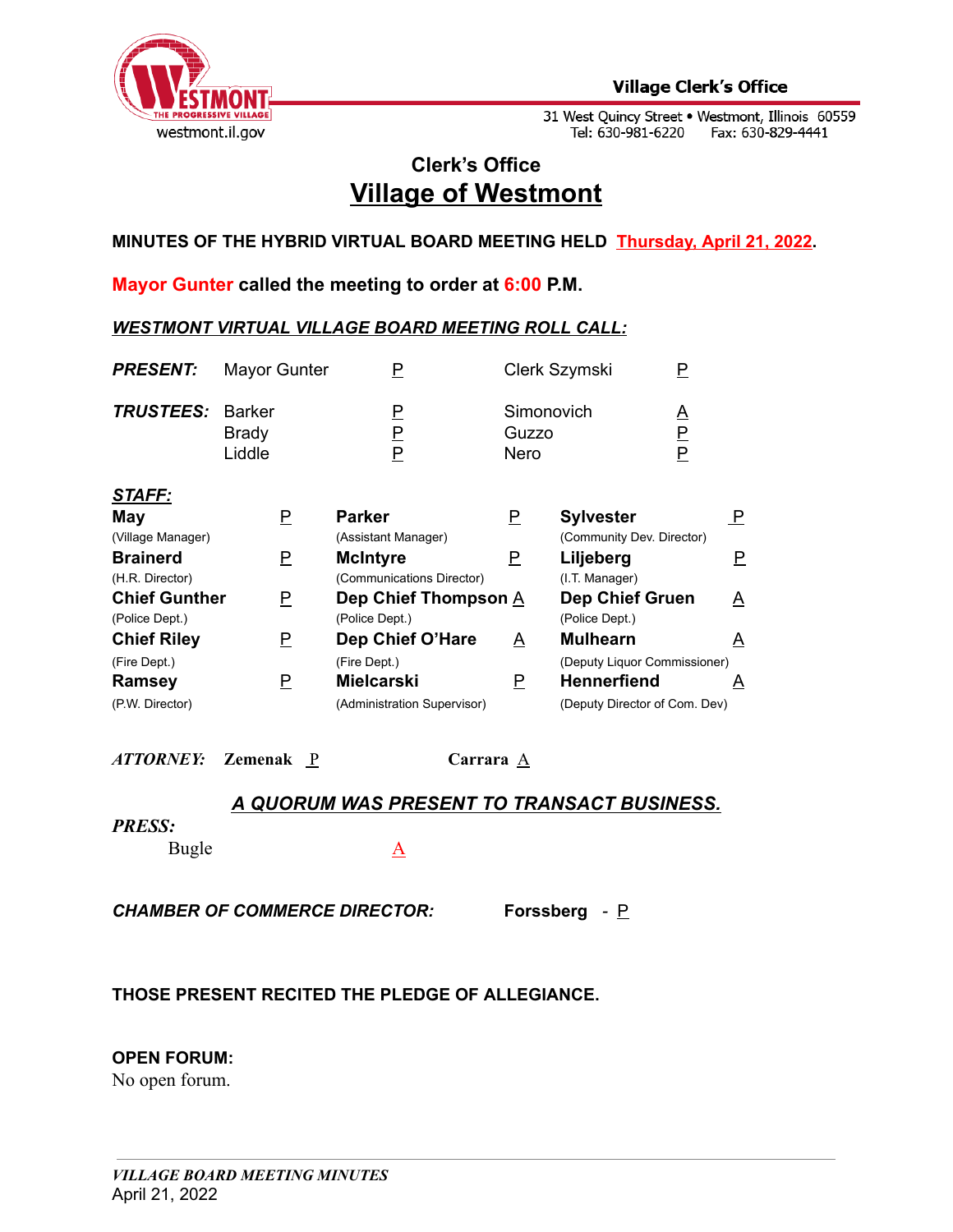

**P**=PRESENT **Y**=YES **R**=RECUSE

**VOTING KEY: A**=ABSENT **AB**=ABSTAIN **N**=NO **W**=Withdrawn

**Note:** *The items listed in these minutes are summaries only and are not meant to be a direct transcript of the Mayor's, Manager's, Clerk's and Trustees' comments. For actual quotes of the referenced items please refer to the Archival video copy of this meeting.*

# **VOTING SUMMARY**

| <b>TRUSTEE BARKER</b><br><b>TRUSTEE BRADY</b><br><b>TRUSTEE GUZZO</b><br><b>TRUSTEE LIDDLE</b><br><b>TRUSTEE NERO</b><br><b>TRUSTEE SIMONOVICH</b> | Α             | 2<br>Y<br>Y<br>Y<br>Y<br>Y<br>Α | <u>3</u><br><u>Y</u><br><u>Y</u><br><u>Y</u><br>Y<br>Y<br>Α | <u>4</u><br><u>Y</u><br>Υ<br>Y<br>Y<br>Y<br>A | $\overline{5}$<br><u>Y</u><br><u>Y</u><br><u>Y</u><br>Y<br>Y<br>A | <u>6</u><br><u>Y</u><br><u>Y</u><br><u>Y</u><br><u>Y</u><br>Y<br><u>A</u> | Y<br>Y<br>Y<br>Y<br>Y<br>Α | <u>8</u><br><u>Y</u><br>Y<br>Y<br><u>Y</u><br>Υ<br>A |
|----------------------------------------------------------------------------------------------------------------------------------------------------|---------------|---------------------------------|-------------------------------------------------------------|-----------------------------------------------|-------------------------------------------------------------------|---------------------------------------------------------------------------|----------------------------|------------------------------------------------------|
| <b>TRUSTEE BARKER</b><br><b>TRUSTEE BRADY</b><br><b>TRUSTEE GUZZO</b><br><b>TRUSTEE LIDDLE</b><br><b>TRUSTEE NERO</b><br><b>TRUSTEE SIMONOVICH</b> | <u>9</u><br>A | <u>10</u><br>Υ<br>Υ<br>Y<br>Y   | 11<br>Υ<br>Υ<br>Y<br>Y<br>Y<br>A                            | <u>12</u><br>Y<br>Y<br>Y                      | <u>13</u><br><u>Y</u><br><u>Y</u><br><u>Y</u><br>Υ<br>Y<br>A      | 14<br>Y<br>Y<br>Y<br>Y<br>A                                               |                            |                                                      |

### **Mayor Gunter**

# **REPORTS**

- Later tonight the Lions Club Backyard BBQ & Spring Fling will appear on the consent agenda. The event will be happening over Memorial Day weekend starting on Friday and it will end on Sunday. The event is being brought back without the pro competition.
- The Community Awards Dinner will be one week from tonight. It will be held at the Hilton. If you plan on attending, RSVP by midnight tonight at westmontchamber.com
- Trustee Simonovich is absent tonight, so the Mayor gave her report.
	- $\circ$  There is a prescription drug take back, April 30 from 10am 2pm at the Police Station, 500 N. Cass and Mariano's, 150 W. 63rd St.
	- Citizens can also drop off their unwanted prescriptions at the police and fire stations on a regular basis while they are open.
	- There is a paper shred event from May 14 from 9:00am to 1:00pm at 500 N. Cass. There is a suggested donation of \$10.00 per box. Please note, this is a paper only shred event.

# **Clerk Szymski**

● The Memorial Day Parade will be on Monday, May 30 at 10:30 am in downtown Westmont on Cass from Naperville Road to Richmond. After the parade, there will be a ceremony at Veterans Memorial Park.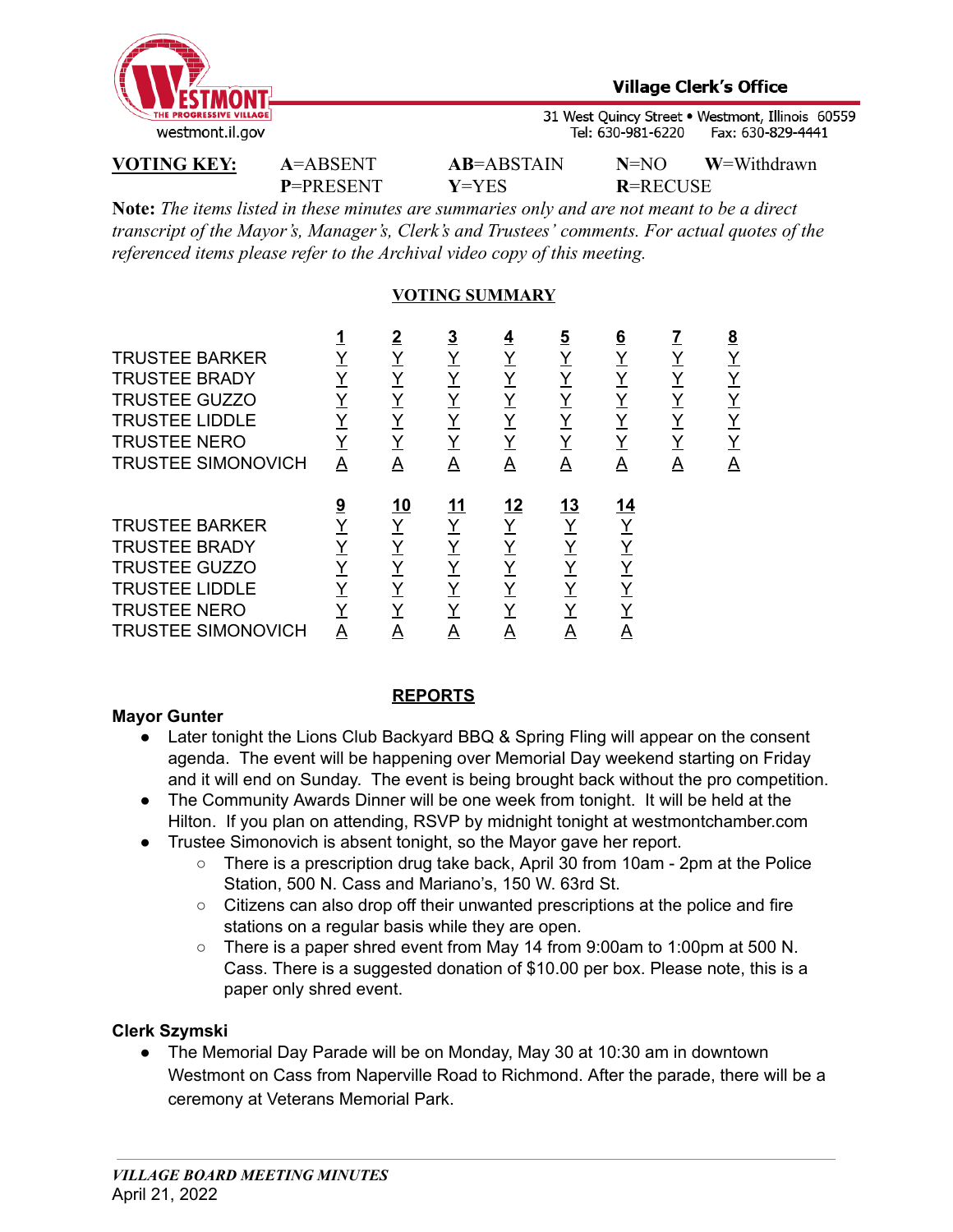● Village offices will be closed on Memorial Day. Recycling and garbage will NOT be picked up on Monday, May 30, which will delay pickups by one day for the entire week.

# **Trustee Johanik-Guzzo**

- The next Fire Public Safety Committee meeting will be June 2, 2022, 4:30pm, at Village Hall.
- Updated everyone on the Citizens Fire Academy. The classes have been going very well. There has been a lot of positive feedback from the participants on social media. The graduation ceremony will be held on May 3. Thank you to the Westmont Fire Department for putting on this fantastic class.

### **Trustee Brady**

- The Planning and Zoning meeting will be held on May 11th at 7:00pm.
	- 1 item is tentatively scheduled for this meeting: 1) Review of a proposed restaurant with drive-through facilities at 80 West 63rd. (This property is 1 of the last 2 vacant sites at Market Centre.)

# **Trustee Nero**

- The next Public Works Committee meeting is June 16th, 4:30pm at Village Hall.
- **●** Public Works is hosting an Open House. This event will be on May 21 from 10am to 1pm located at the Public Works Building at 155 E. Burlington. There will be facility tours, a forestry demonstration, identifying tree species contest, fire hydrant demonstration, a bee observation station, touch-a-truck display, hands-on crafts for children, raffles, games and more. This event coincides with National Public Works Week.

### **Trustee Liddle**

- The next Administration / Finance Committee meeting will be May 19th, 4:30pm at Village Hall.
- Gave an update on water and garbage rates as of May 1, 2022. The water rates will remain the same as last year. Garbage rates, yard waste and garbage stickers have increased. Please see the village website for specific information.
- The Race to the Flag 5K will be Sunday before Memorial Day at Ty Warner Park. You can check it out and sign up for the race at racetotheflag.org
- Cruisin' Nights will begin June 2 and it will run through Sept 1st. This event is every Thursday night from 5pm to 9pm on Cass Avenue.
- The Taste of Westmont will be the weekend AFTER 4th of July, which will be July 7 through 10. Details can be found on the Westmont Special Events website at westmontevents.com. Encouraged everyone to sign up to become a volunteer.
- Introduced Mary Ferguson to talk about the 3rd Annual Westmont Senior Spring Fling.
	- Mary Ferguson gave some information about herself. She is part of the Chamber Senior Resource Group.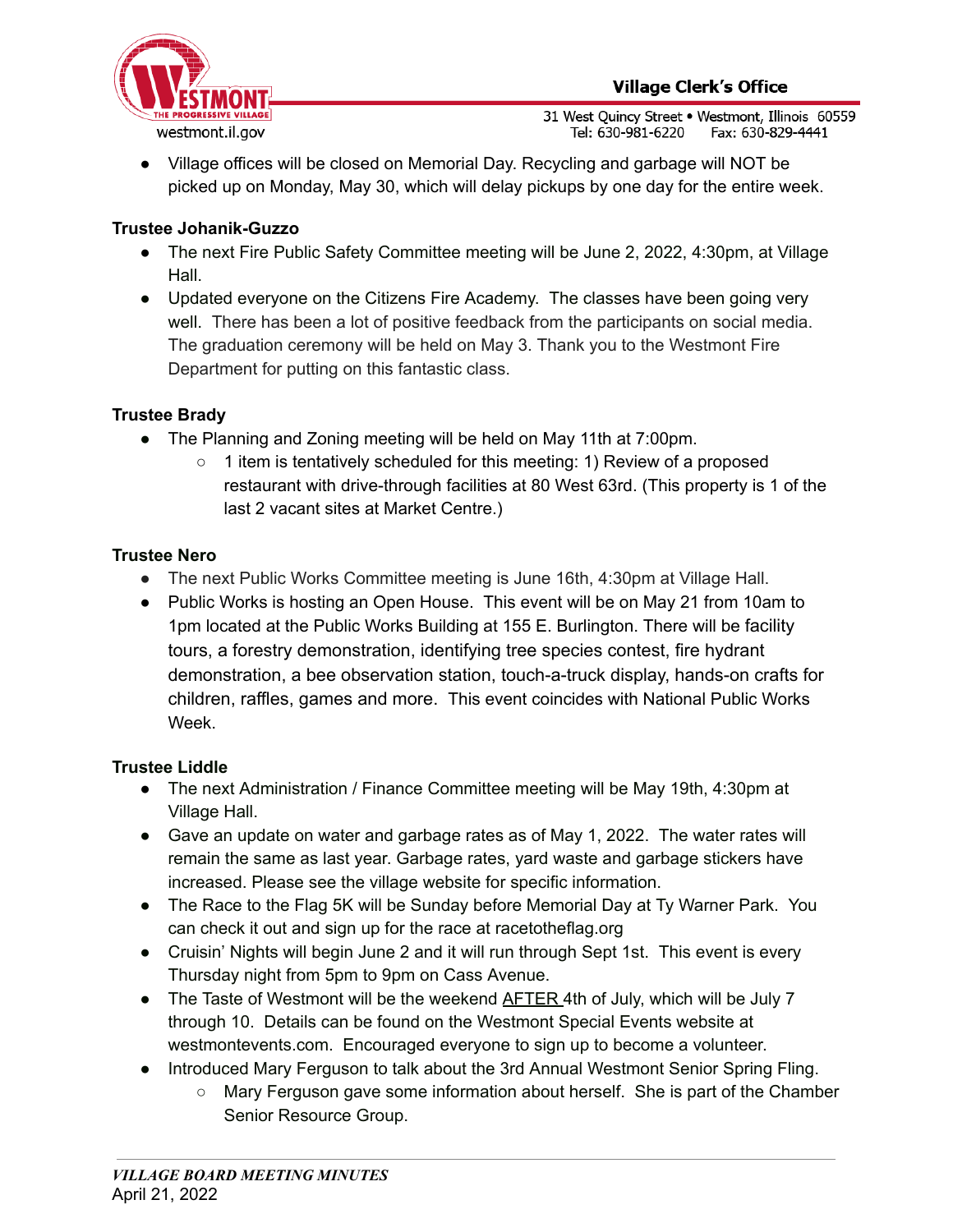

- The Spring Fling is scheduled for Friday, May 6th at the Westmont Park District Community Center, 75 E. Richmond. The event is sponsored by the Senior Resource Group, State Representative Mazzochi, and the Village of Westmont.
- $\circ$  Educational programs will be available discussing help in your home, home safety, parkinsons, diabetes education, and dementia.
- The IL State Mobile Driver Services will also be present, so if someone needs a State ID they can get one there.
- There will be community resources, art displays, and refreshments.
- Approximately 20 exhibitors will be present. These are local businesses that are part of the Chamber whose goal is to provide services and education to seniors for those living in Westmont and the surrounding areas.
- The Mayor Thanked Mary for making Westmont the first dementia friendly community in DuPage County.
	- Mary gave a quick update on dementia friendly communities. There are currently 23 communities in Illinois that are dementia friendly. They continue to push that information out there and the Library provides educational programs.

# **Trustee Barker**

- The next EIC meeting is May 2, 5:30pm at Village Hall.
- We had a good start to the spring and summer season. Westmont had a special recycling event and that was a huge success. Collected that day were TV's, bulbs, textiles, cardboard, computers and more. It is estimated that over 250 cars came through the event. Totals from the event are as follows:

| Electronics     | 14,296 lbs  |
|-----------------|-------------|
| <b>Textiles</b> | $2,045$ lbs |
| <b>Books</b>    | 1,220 lbs   |

- We want to thank staff, Public Works, our EIC volunteers, our EMA volunteers, and our new collection vendor E-Works for coordinating, hosting and completing this successful event. We have proven that there is a need in the area so EIC is going to ask that we try to do this event again because people are taking advantage of it.
- Richmond Gardens is looking for a ribbon cutting. There is a Richmond Garden's Stakeholders Tour with our forester, Jon Yeater, and folks from various organizations representatives from both Westmont and Clarendon Hills Public Works, Libraries, Park Districts and area schools. The tour was designed to give stakeholders an update of Richmond Gardens, so that these agencies can start planning and promoting programs for the property.
- River Sweep & Storm Drain Stenciling are two events sponsored by the EIC. These events need volunteers. River Sweep is May 21, and Storm Drain Stenciling is June 4. Anyone who wants to volunteer can sign up on the Village website.
- Tree Seedling Giveaway is April 29th from 1pm 5pm at the Westmont Library, 428 N. Cass Ave on April 29, 1-5pm.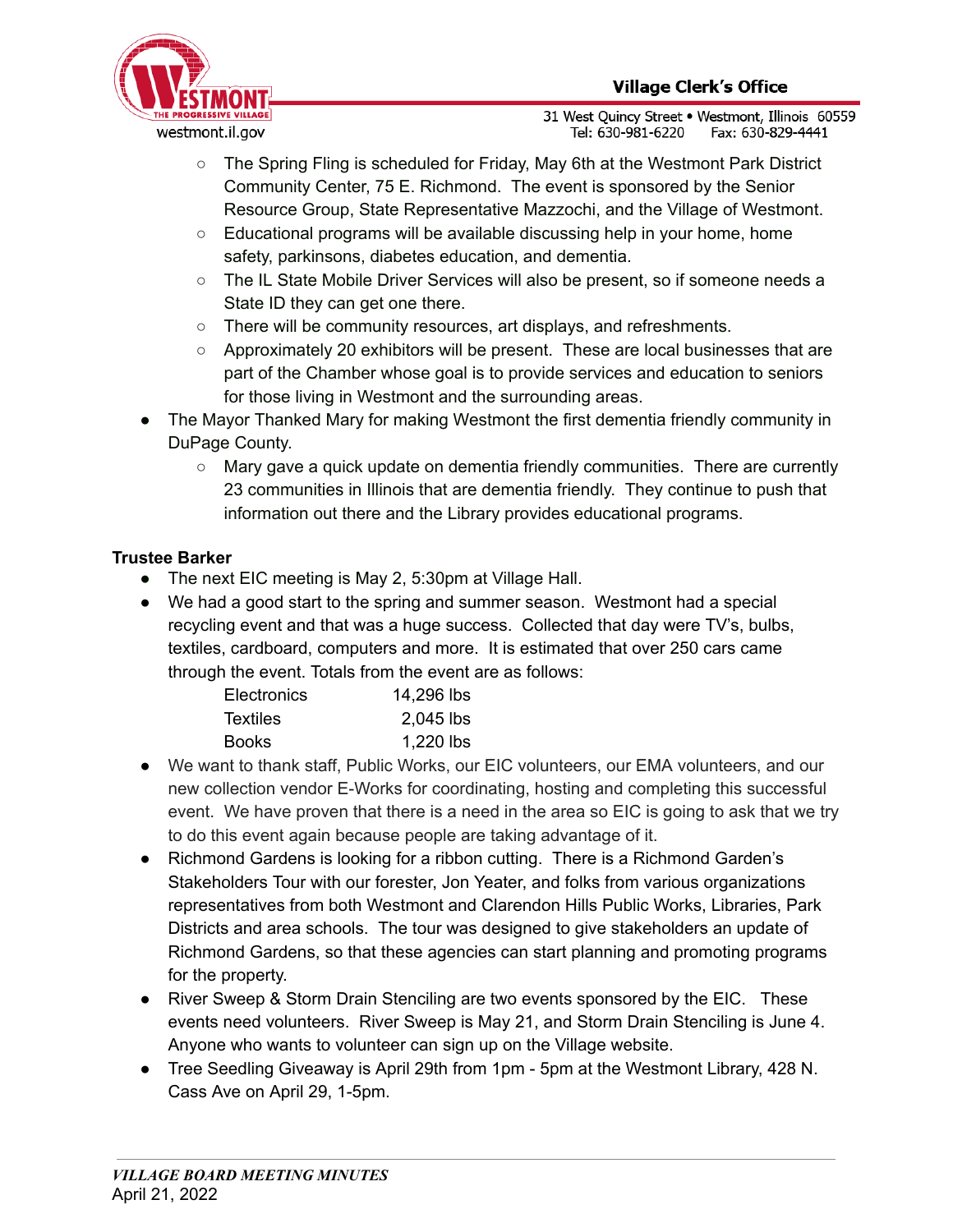

- Westmont First had a meeting and discussed the details of the community mural and arts initiative.
	- Detailed information from other communities was reviewed and we would like to present an update to the Village Board, possibly at the next Admin-Finance Committee meeting.
	- $\circ$  The next steps for this program will be budgeting protocols and guidelines.

# **ITEMS TO BE REMOVED FROM CONSENT AGENDA:**

No items to be removed from the consent agenda.

#### **CONSENT AGENDA [Omnibus Vote]:**

**Village Manager May** addressed the Board on this agenda item.

Motion by **Trustee Liddle** to approve the consent agenda.

#### **(A) BOARD MEETING MINUTES**

Board to consider approving the minutes of the Village Board meeting held April 7, 2022.

#### **(B) FINANCE ORDINANCE #25: Dated April 21, 2022** in the amount of **\$ 1,850,832.71**

### **(C) PURCHASE ORDERS**

|  | 202202612   West Central Municipal Conference |  | 36,806.00 |
|--|-----------------------------------------------|--|-----------|
|--|-----------------------------------------------|--|-----------|

#### **(D) TOTAL OF PURCHASE ORDERS & FINANCE ORDINANCE: \$ 1,887,638.71**

#### **(E) COMMUNITY EVENTS**

- I. WESTMONT SPRING FLING RED, WHITE, & BBQ Board to consider an ordinance approving the following requests for the Westmont Spring Fling Red White & BBQ Festival hosted by the Westmont Lions Foundation, May 27 - 29, 2022:
	- 1. Community Events Permit
	- 2. Liquor License Fee Waiver
	- 3. Amusement Fee Waiver
	- 4. Live Amplified Sound Permit
	- 5. Tent Permit Fee Waiver

#### II. 2022 - WESTMONT CRUISIN' NIGHTS & STREET FAIR

Board to consider an ordinance approving the following requests from the Westmont Special Events Corporation for their 2022 Cruisin' Nights and Street Fair events: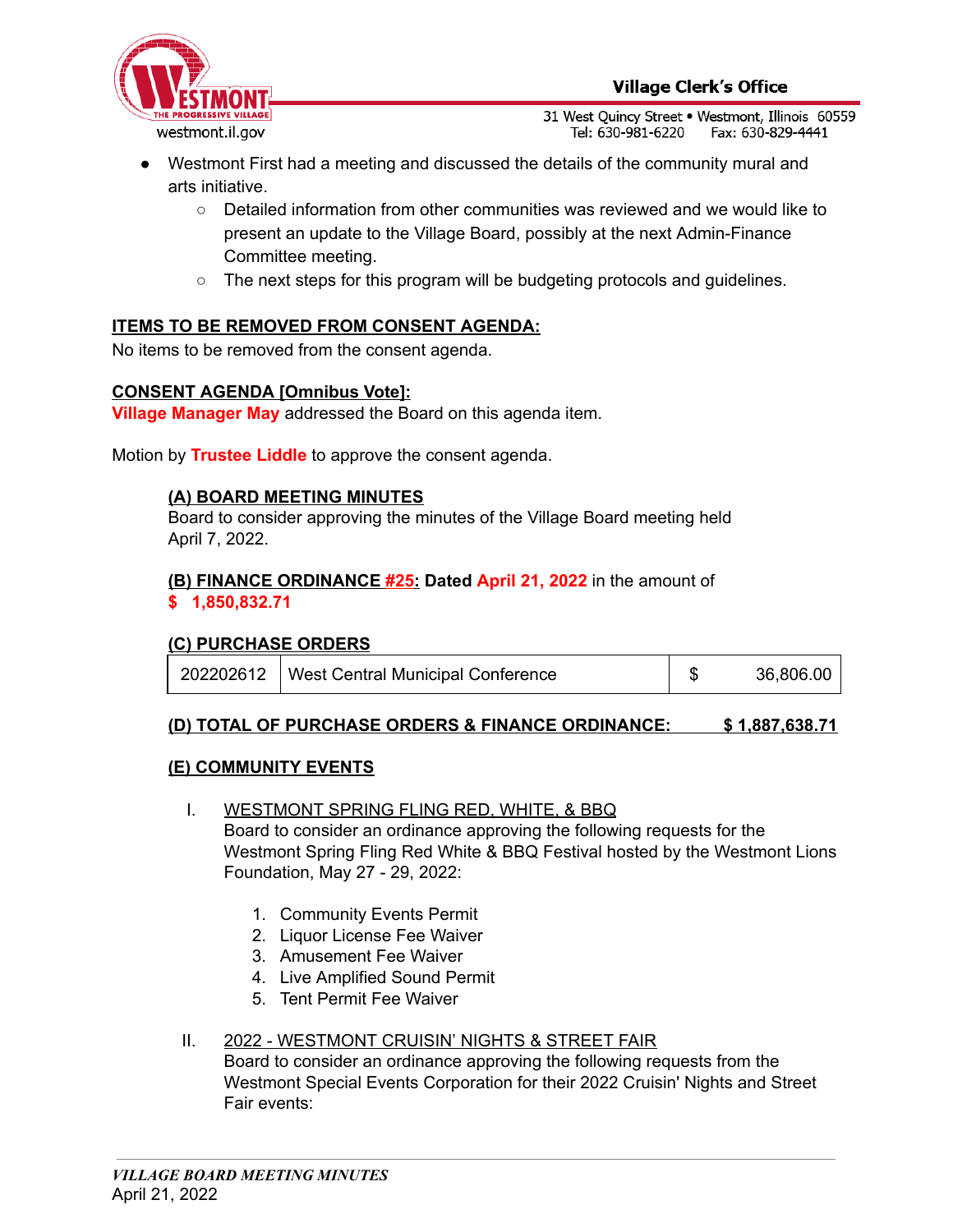

- 1. Tent Permit Fee Waiver
- 2. Live Amplified Sound Permit for event hours
- 3. Street and Public Right of Way Closures

# III. 2022 - TASTE OF WESTMONT

Board to consider an ordinance approving the following requests from the Westmont Special Events Corporation for the 2022 Taste of Westmont event:

- 1. Special Event Liquor License Fee Waiver
- 2. Amusement License Fee Waiver
- 3. Tent Permit Fee Waiver
- 4. Food Truck Fee Waiver
- 5. Live Amplified Sound Permit for event hours
- 6. Street and Public Right of Way Closures

# **(F) PROCLAMATION - ARBOR DAY**

Board to consider a proclamation to declare April 29, 2022 as Arbor Day in the Village of Westmont.

### **(G) PROCLAMATION - MUNICIPAL CLERKS WEEK**

Board to consider a proclamation to declare May 1-7, 2022 as Municipal Clerks Week in the Village of Westmont.

### **(H) PROCLAMATION - PUBLIC SERVICE RECOGNITION WEEK**

Board to consider a proclamation to declare May 1-7, 2022 as Public Service Recognition Week in the Village of Westmont.

Seconded by **Trustee Nero** and the motion passed.

**Comment:** Attorney Zemenak made a comment that the Lions Club submitted a sign permit for temporary signs in public right-of-ways to promote this event. Village ordinances allow the Village Board to approve those signs and to waive fees. That sign package was emailed to the Village Board. It is part of the event overall and it's included in the ordinance. Likewise, with the two WSEC requests the ordinance includes approval of a community events permit although it's not specifically listed on the agenda.

### **VOTE ON MOTION #1**

Ayes: Barker, Brady, Guzzo, Liddle, Nero Nays: None Absent: Simonovich

# **UNFINISHED BUSINESS**

There is no unfinished business.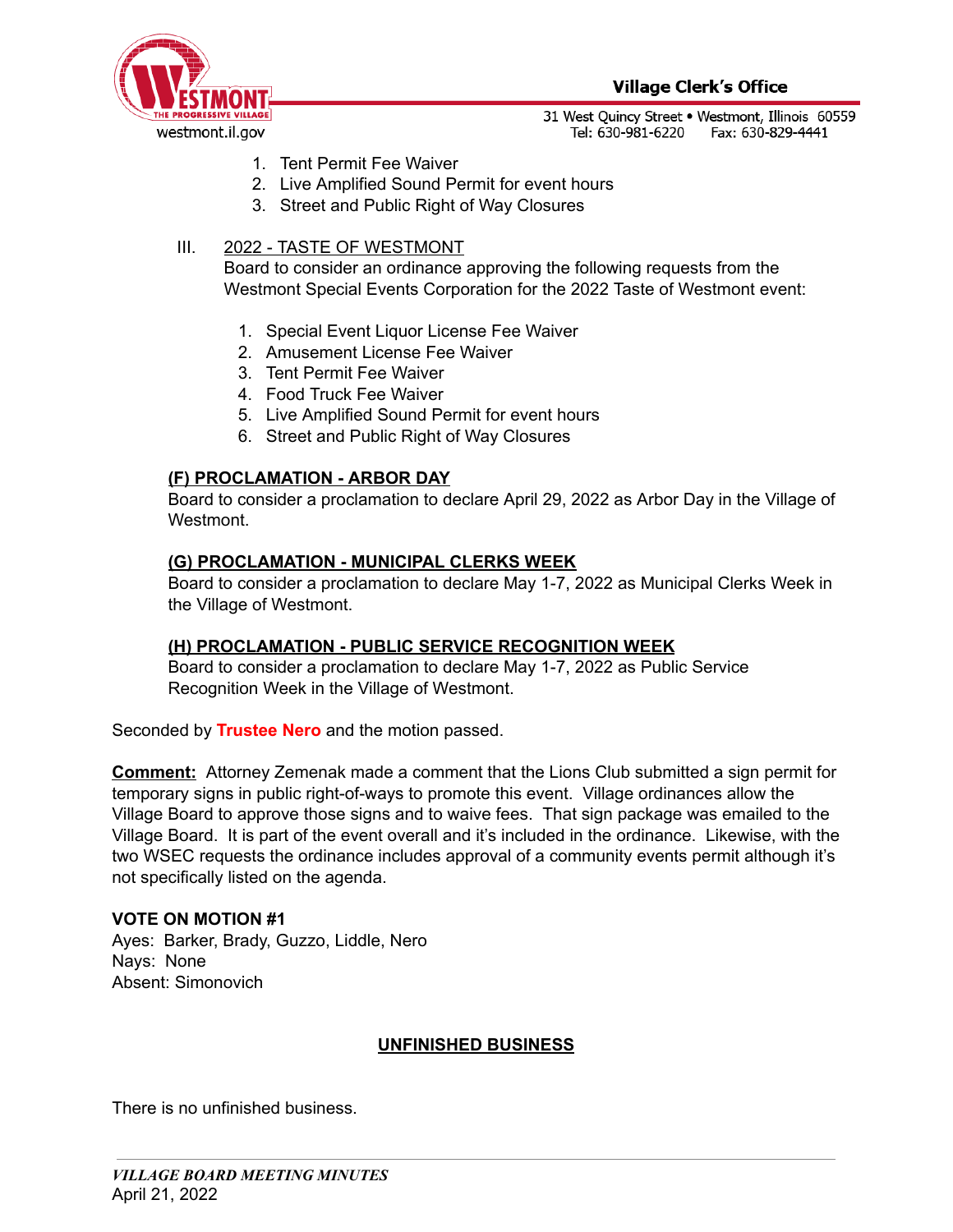

### **Village Clerk's Office**

31 West Quincy Street . Westmont, Illinois 60559 Tel: 630-981-6220 Fax: 630-829-4441

#### **NEW BUSINESS**

#### **(2) PLANNING AND ZONING COMMISSION APPOINTMENT**

**Mayor Gunter** addressed the Board on this item.

Mayor had the opportunity to thank the two Planning and Zoning Commissioners who are leaving. He stated that we were fortunate to have two strong candidates interview for the vacant positions. Planning and Zoning does most of the work for the Village Board. They do the hearing to go over all of the requests for development, any zoning variations. They are the group that does their homework and when it gets to us, there are minor things for us to review and question. This is a very important commission.

Motion by **Trustee Nero** to consider a motion approving Mayor Gunter's appointment of two new Planning & Zoning Commissioners.

Seconded by **Trustee Guzzo** and the motion passed.

#### **VOTE ON MOTION #2**

Ayes: Barker, Brady, Guzzo, Liddle, Nero Nays: None Absent: Simonovich

Chairman Doug Carmichael swore in the two new commissioners, Jill Peterson and Harrold Barry.

#### **(3) B-1 PERMIT - BEAUTY AND THE BAKER AT 34 NORTH CASS AVENUE**

**Community Development Director Sylvestor and the applicants** addressed the Board on this item.

Motion by **Trustee Nero** to consider an ordinance approving a B-1 Development Permit for Beauty and the Baker to operate a bakery at 34 North Cass Avenue.

Seconded by **Trustee Liddle** and the motion passed.

#### **VOTE ON MOTION #3**

Ayes: Barker, Brady, Guzzo, Liddle, Nero Nays: None Absent: Simonovich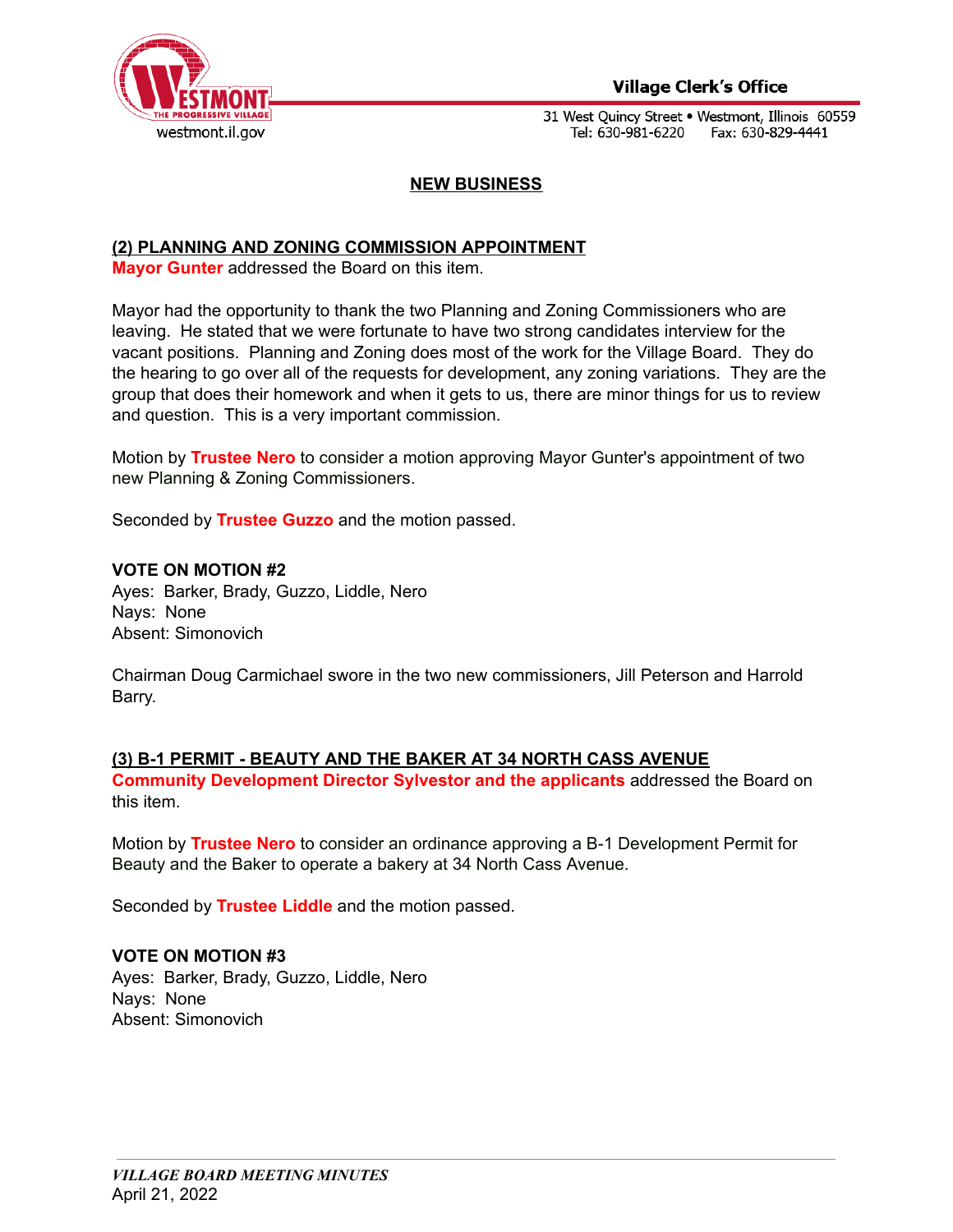

# **(4) 1 NORTH CASS - FINAL PLAT FOR THE RESIDENCES AT CASS AVENUE STATION**

**Community Development Director Sylvester, Attorney Zemenak, and Dorthy Mittelstaedt** addressed the Board on this item.

Motion by **Trustee Barker** to consider an ordinance approving a Final Plat of Subdivision from Westmont Apartments LLC for the 1 North Cass Avenue mixed-use redevelopment project.

Seconded by **Trustee Nero** and the motion passed.

**VOTE ON MOTION #4** Ayes: Barker, Brady, Guzzo, Liddle, Nero Nays: None Absent: Simonovich

### **(5) INCREASE IN THE NUMBER OF AVAILABLE CLASS 3 LIQUOR LICENSES**

**Deputy Liquor Commissioner Mulhearn** addressed the Board on this item.

Motion by **Trustee Liddle** to consider an ordinance increasing the number of available Class 3 Liquor Licenses by one (1) for Quinsy Enterprises, Inc. d/b/a Tapatio Mexican Restaurant at 11 W. Quincy Street.

Seconded by **Trustee Nero** and the motion passed.

#### **VOTE ON MOTION #5**

Ayes: Barker, Brady, Guzzo, Liddle, Nero Nays: None Absent: Simonovich

#### **(6) INCREASE IN AVAILABLE TOBACCO LICENSES**

**Deputy Liquor Commissioner Mulhearn** addressed the Board on this item.

Motion by **Trustee Brady** to consider an ordinance increasing the number of available tobacco licenses by one (1) for Prince Smoke N Convenient, Inc at 6006 S. Cass Avenue.

Seconded by **Trustee Liddle** and the motion passed.

#### **VOTE ON MOTION #6**

Ayes: Barker, Brady, Guzzo, Liddle, Nero Nays: None Absent: Simonovich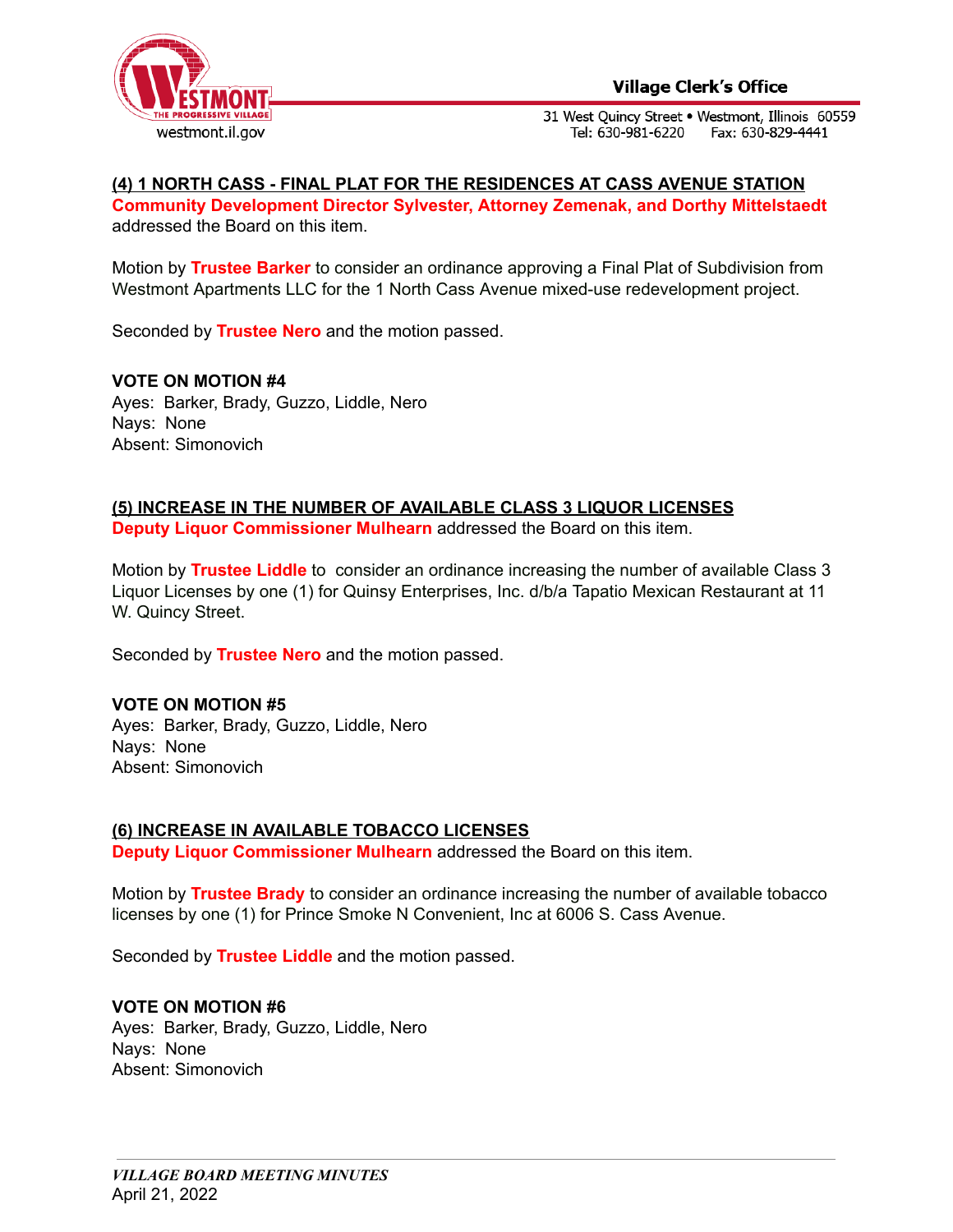

### **Village Clerk's Office**

31 West Quincy Street . Westmont, Illinois 60559 Tel: 630-981-6220 Fax: 630-829-4441

#### **(7) AGREEMENT WITH METRO PARAMEDIC SERVICES, INC**

**Fire Chief Riley** addressed the Board on this item.

Motion by **Trustee Guzzo** to consider an ordinance approving a Public-Private Partnership Agreement for EMS/Firefighting Staffing with Metro Paramedic Services, Inc.

Seconded by **Trustee Nero** and the motion passed.

#### **VOTE ON MOTION #7**

Ayes: Barker, Brady, Guzzo, Liddle, Nero Nays: None Absent: Simonovich

#### **(8) AMBULANCE FEES**

**Fire Chief Riley** addressed the Board on this item.

Motion by **Trustee Guzzo** to consider an ordinance approving amendments to Chapter 42, Article V, Section 42-215 of the Westmont Code of Ordinances regarding ambulance fees.

Seconded by **Trustee Liddle** and the motion passed.

#### **VOTE ON MOTION #8**

Ayes: Barker, Brady, Guzzo, Liddle, Nero Nays: None Absent: Simonovich

#### **(9) FIREARMS TEXT AMENDMENTS**

**Community Development Director Sylvestor** addressed the Board on this item.

Motion by **Trustee Barker** to consider an ordinance approving Zoning Ordinance text amendments to define and provide zoning regulations and prohibitions for firearm sales in various zoning districts.

Seconded by **Trustee Nero** and the motion passed.

#### **VOTE ON MOTION #9**

Ayes: Barker, Brady, Guzzo, Liddle, Nero Nays: None Absent: Simonovich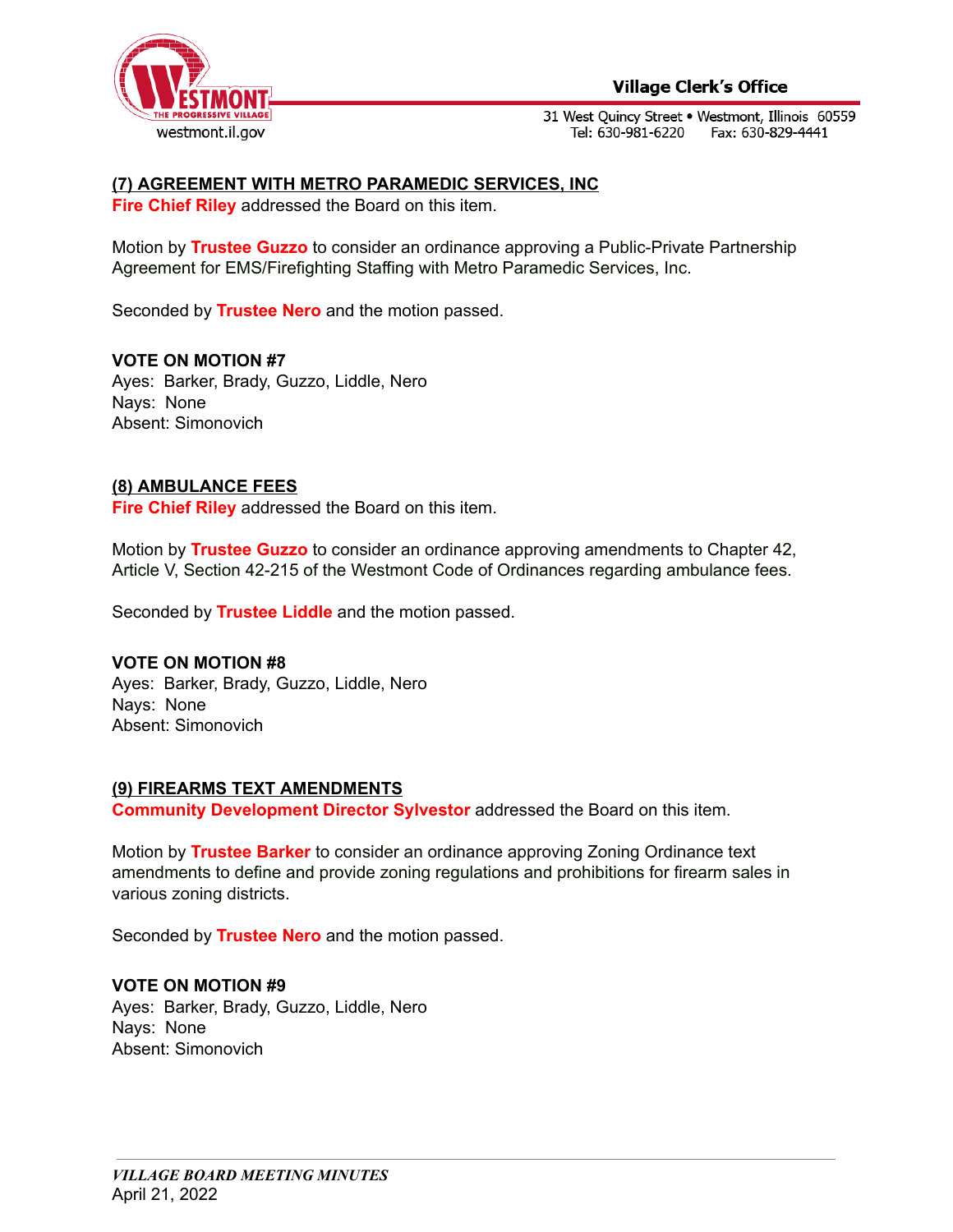



# **(10) REPEAL OF CHAPTER 22, SECTION 22-2: FIREARMS SALES**

**Community Development Director Sylvestor** addressed the Board on this item.

Motion by **Trustee Barker** to consider an ordinance repealing Chapter 22, Section 22-2 of the Westmont Code of Ordinances regarding the prohibition on the sale of concealed firearms.

Seconded by **Trustee Nero** and the motion passed.

#### **VOTE ON MOTION #10**

Ayes: Barker, Brady, Guzzo, Liddle, Nero Nays: None Absent: Simonovich

#### **(10) REPEAL OF CHAPTER 22, SECTION 22-2: FIREARMS SALES**

**Community Development Director Sylvestor** addressed the Board on this item.

Motion by **Trustee Barker** to consider an ordinance repealing Chapter 22, Section 22-2 of the Westmont Code of Ordinances regarding the prohibition on the sale of concealed firearms.

Seconded by **Trustee Nero** and the motion passed.

#### **VOTE ON MOTION #10**

Ayes: Barker, Brady, Guzzo, Liddle, Nero Nays: None Absent: Simonovich

#### **(11) FISCAL YEAR 2022-23 BUDGET**

**Assistant Village Manager Parker** addressed the Board on this item.

Motion by **Trustee Liddle** to consider a resolution adopting the Fiscal Year 2022-23 Budget.

Seconded by **Trustee Nero** and the motion passed.

#### **VOTE ON MOTION #11**

Ayes: Barker, Brady, Guzzo, Liddle, Nero Nays: None Absent: Simonovich

#### **MISCELLANEOUS:**

- Trustee Barker announced that tomorrow is the first day of International Dark Skies Week. It runs from April 22 - 30th.
- Trustee Barker also mentioned that there are two boy scouts working with EIC. One is working on getting recycling right. That means getting the recycling in the correct containers. The other boy scout wanted to discuss what the Village is doing about climate change.